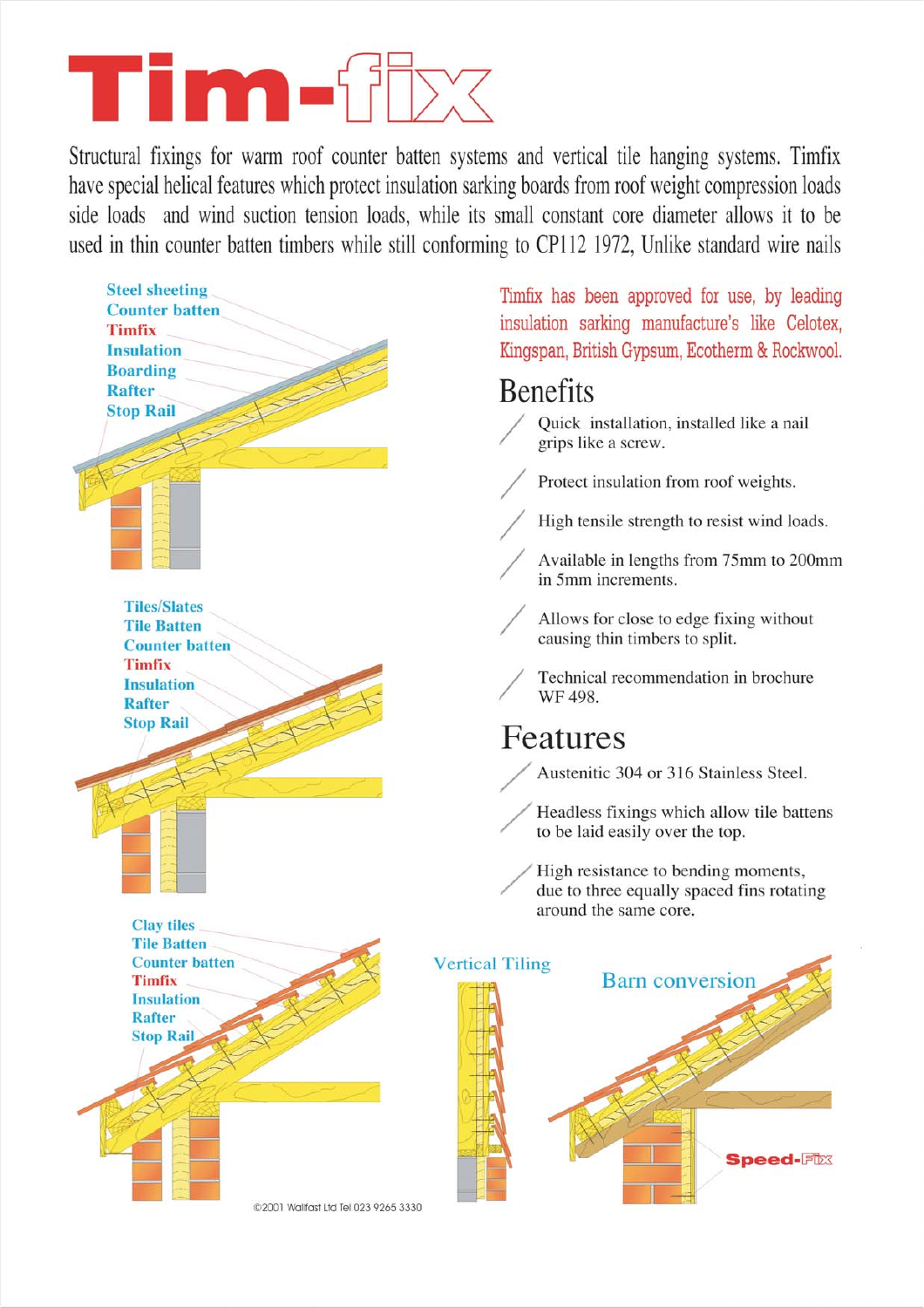#### **Introduction**

Pitched warm roof design is rapidly establishing itself because of the added benefits of keeping main roof voids warm with no thermal bridging thus keeping roofing timbers dry. No ventilation is needed or insulation to water services. Main roof void areas can be used for a wider range of activities. Timfix is used to fix counter battens down through insulation sarking then into new or existing rafters prior to felt and batten roofing systems or sheet roofing systems.

#### **Improvements in Performance Requirement.**

Timfix has been specially designed, taking performance requirements into consideration and using high tech cost saving manufacturing techniques. Having three fins equally spaced around a central core gives the best structural performance against bending moment forces. This improvement can be seen when installing Timfix and in many cases a support fixing tool is not needed. With the added benefits of being manufactured from special treated 18-8 anstenitic steel giving you a high tensile strength and corrosion free stainless steel fixing, the cross sectional area is decreased giving good soundproof quality, and having a small constant core diameter enables Timfix to be used with timber widths under 30mm and still conform to:CP112:1972 which is not possible with standard nails.

The high tensile strength increases the sheer loads to resist sliding loads applied by weight of roof covering materials. Tensile loads applied to Timfix by wind suction forces. Timfix has been tested by the University of Portsmouth Material Department in accordance with British Standard Draft and Development DD140 and British Research Establishment performance specification for wall ties by Dr. R. C. DeVekey. A copy of test results is available on request. Compression loads by wind forces and roof covering weights including warm roof materials are taken by the rafters *i.e.* size, centres and spans of rafters should be checked by a qualified or experienced person.

#### **Fixing Requirements.**

The length of Timfix required for a specific job is a simple calculation by adding the counter batten thickness to the insulation thickness then allowing an additional 35mm for softwood rafters or 25mm for hardwood rafters then round up to the nearest 5mm.

#### **Fixing Density to Resist Wind Loads**

See Figure 1. Showing basic wind speeds in Great Britain as shown in CP3 Chapter V Part 2 1972 and amended in 1986.

#### **Figure 1**



Wind Zone  $A = 44$  metres per second Wind Zone B = 44 to 52 metres per second Wind Zone  $C =$  Higher than 52 metres per second

#### Topography factors (slopes of the land)

There are three land forms shown in Table 1 which have an additional effect on wind suction loads within 1km of site.

| Level  | tο | 1:20      |
|--------|----|-----------|
| 1:20   | tο | 1:12.5    |
| 1:12.5 | tο | No Limits |

Table 1 will show the number of Timfix per metre squared required to resist wind suction loads in different locations in Great Britain and taking topography factors and batten thickness into consideration.

Table 2 will show the number of Timfix per metre squared to resist sliding loads produced by different roof covering weights and taking roof pitch angle and different insulation thickness into consideration.

#### **Timfix Density for a Specific Job**

Table 3 - After selecting a Timfix/M2 fixing density from Table 1 and 2, which ever is highest, use the column showing counterbatten/rafter centres then select a figure closest or slightly higher for the row to show fixing centres in mm. The use of stop batten is strongly recommended at eaves level. Stop batten must be the same thickness as the insulation used. If roof spans are longer than 8 metres an additional stop batten should be introduced at the middle of the span.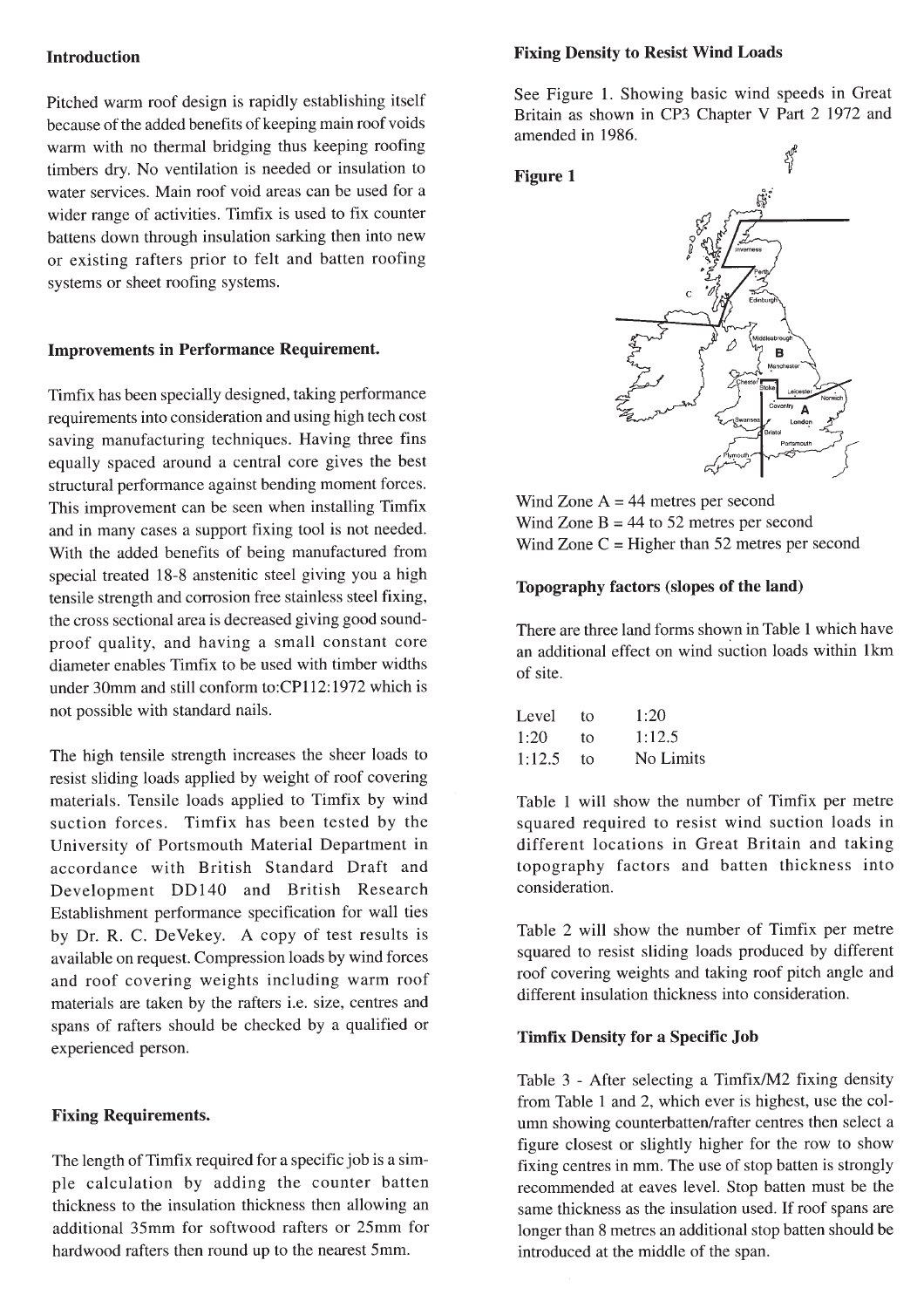#### TABLE 1 - Minimum Timfix / M2 to Resist Wind Suction Loads

| <b>See Fig. A Wind Zone</b> |                  |        |     |     |                 |     |      |                |     |      |
|-----------------------------|------------------|--------|-----|-----|-----------------|-----|------|----------------|-----|------|
| Slope of Land               | 1:20             | 1:12.5 | N/L |     | $1:20$   1:12.5 | N/L |      | $1:20$ 11:12.5 | N/L |      |
| <b>Suction Load KN/M2</b>   | 2.6              | 3.6    | 4.7 | 3.6 | 4.3             | 6.6 | 4.2  | 5.0            | 7.6 |      |
|                             | 25 <sub>mm</sub> | 4.2    | 6.0 | 7.8 | 6.0             | 7.1 | 11.0 | 6.7            | 8.2 | 12.7 |
| Counter Batten Thickness    | 37mm             | 3.0    | 3.5 | 5.2 | 4.0             | 4.7 | 7.2  | 4.5            | 5.5 | 8.5  |
|                             | <b>50mm</b>      | 2.0    | 2.5 | 3.8 | 3.0             | 3.6 | 5.5  | 3.3            | 4.1 | 6.2  |

**Insulation Thickness Key** 

#### TABLE 2 - Minimum Timfix Required M2 to Resist Slide Loads

 $0 - 36$ mm = A

 $37$ mm - 50mm = B

 $51mm - 75mm = C$ 

For Insulation Thickness of 76mm - 100mm Double Figures in Column C

|              | <b>Laid Roof Covering</b>                                                                                                                                                                         |   |    |   |   |    |     |    |    |    |              |    |   |     |   |   |    |          |     |   |         |                        |   |           |             |     |   |            |    |
|--------------|---------------------------------------------------------------------------------------------------------------------------------------------------------------------------------------------------|---|----|---|---|----|-----|----|----|----|--------------|----|---|-----|---|---|----|----------|-----|---|---------|------------------------|---|-----------|-------------|-----|---|------------|----|
|              | Weight per KG/M2                                                                                                                                                                                  |   | 10 |   |   | 20 |     |    | 30 |    |              | 40 |   | 50  |   |   | 60 |          | 70  |   |         | 80                     |   |           | 90          |     |   | 100        |    |
|              | Insulation Thickness                                                                                                                                                                              | А | В  | C | A | BI | C I | ΑI | B  | C. | $\mathsf{A}$ | B  | C | A B | C | A | B  | <b>C</b> | A B | C | ΑI      | В                      | C | A         |             | B C | A | B          | 1C |
|              | 20 Degrees 1.6 3.0 5.5 1.8 3.5 6.2 2.0 3.5 6.8 2.1 4.0 7.5 2.3 4.5 8.2 2.5 4.5 8.8 V                                                                                                              |   |    |   |   |    |     |    |    |    |              |    |   |     |   |   |    |          |     |   |         |                        |   |           |             |     |   |            |    |
|              | 30 Degrees 2.1   4.0   7.5   2.4   4.5   8.5   2.7   5.0   9.4   3.0   5.5   10.4   3.3   6.0   11.4   3.5   6.6   12.4   3.8   7.0   /                                                           |   |    |   |   |    |     |    |    |    |              |    |   |     |   |   |    |          |     |   | 4.1 8.0 |                        |   |           | 4.4 8.5     |     |   | 4.7   9.0  |    |
| Roof         | 40 Degrees 2.0 4.0 7.0 2.4 4.5 8.3 2.7 5.0 9.5 3.1 6.0 10.8 3.4 6.5 12.1 3.8 7.0 13.4 4.2 8.0 /                                                                                                   |   |    |   |   |    |     |    |    |    |              |    |   |     |   |   |    |          |     |   |         | $4.5$ 8.5 $\angle$     |   |           | 4.9 9.5     |     |   | 5.2 10.0   |    |
| <b>Pitch</b> | 50 Degrees 1.6 3.0 5.6 2.0 4.0 7.1 2.5 5.0 8.6 2.9 5.5 10.1 3.3 6.5 11.6 3.7 7.0 13.1 4.2 8.0 /                                                                                                   |   |    |   |   |    |     |    |    |    |              |    |   |     |   |   |    |          |     |   |         | $4.6$   9.0   $\prime$ |   |           | $5.0$   9.5 |     |   | 5.5 10.5   |    |
| <b>In</b>    | 60 Degrees 1.1 2.0 3.9 1.6 3.0 5.6 2.1 4.0 7.3 2.6 5.0 9.0 3.0 5.5 10.7 3.5 6.5 12.4 4.0 7.5                                                                                                      |   |    |   |   |    |     |    |    |    |              |    |   |     |   |   |    |          |     |   |         | $4.5$ 8.5 $\prime$     |   |           | $5.0$   9.5 |     |   | $5.5$ 10.5 |    |
|              | <b>Degrees</b> 70 Degrees $\begin{bmatrix} 0.5 \end{bmatrix}$ 1.0   1.8   1.1   2.0   3.7   1.6   3.0   5.5   2.1   4.0   7.4   2.6   5.0   9.2   3.2   6.0   11.1   3.7   7.0   12.9   4.2   8.0 |   |    |   |   |    |     |    |    |    |              |    |   |     |   |   |    |          |     |   |         |                        |   |           | 4.7 9.5     |     |   | 5.3 10.5   |    |
|              | 80 Degrees 0.6   1.0   1.9   1.1   2.0   3.9   1.7   3.0   5.8   2.2   4.0   7.7   2.8   5.0   9.7   3.3   6.0   11.6   3.9   7.5   13.5   4.4   8.5   7                                          |   |    |   |   |    |     |    |    |    |              |    |   |     |   |   |    |          |     |   |         |                        |   |           | 5.019.51    |     |   | 5.5 10.5   |    |
|              | 90 Degrees 0.6 1.0 2.0 1.1 2.0 3.9 1.7 3.0 5.9 2.2 4.5 7.8 2.8 5.0 9.8 3.4 6.5 11.8 3.9 7.5 13.7 4.5 8.5                                                                                          |   |    |   |   |    |     |    |    |    |              |    |   |     |   |   |    |          |     |   |         |                        |   | 5.0 9.5 . |             |     |   | 5.6 10.5   |    |

N. B. Fixing Density in Tables 1 & 2 are for buildings up to a height of 15 mtrs. For applications above 15mtrs to 200 mtrs fixing density must be multiplied by a factor of 1.52

#### TABLE 3 - Density of Timfix per M2 for Different Fixing Centres

| <b>Fixing Centre for</b><br><b>Counterbattens or Tile Battern</b> | Counterbatten / Rafter Centres - mm |      |      |      |  |  |  |  |  |
|-------------------------------------------------------------------|-------------------------------------|------|------|------|--|--|--|--|--|
| Guage - mm                                                        | 400                                 | 450  | 600  | 1200 |  |  |  |  |  |
| 100                                                               | 25.0                                | 22.0 | 16.5 | 8.0  |  |  |  |  |  |
| 125                                                               | 20.0                                | 17.5 | 13.0 | 6.5  |  |  |  |  |  |
| 150                                                               | 16.5                                | 14.5 | 11.0 | 5.5  |  |  |  |  |  |
| 175                                                               | 14.0                                | 12.5 | 9.5  | 4.5  |  |  |  |  |  |
| 200                                                               | 12.5                                | 11.0 | 8.0  | 4.0  |  |  |  |  |  |
| 225                                                               | 11.0                                | 9.5  | 7.0  | 3.5  |  |  |  |  |  |
| 250                                                               | 10.0                                | 8.5  | 6.5  | 3.0  |  |  |  |  |  |
| 275                                                               | 9.0                                 | 8.0  | 6.0  | 3.0  |  |  |  |  |  |
| 300                                                               | 8.0                                 | 7.0  | 5.5  | 2.5  |  |  |  |  |  |
| 325                                                               | 7.5                                 | 6.5  | 5.0  | 2.5  |  |  |  |  |  |
| 350                                                               | 7.0                                 | 6.0  | 4.5  | 2.0  |  |  |  |  |  |
| 375                                                               | 6.5                                 | 5.5  | 4.5  | 2.0  |  |  |  |  |  |
| 400                                                               | 6.0                                 | 5.5  | 4.0  | 2.0  |  |  |  |  |  |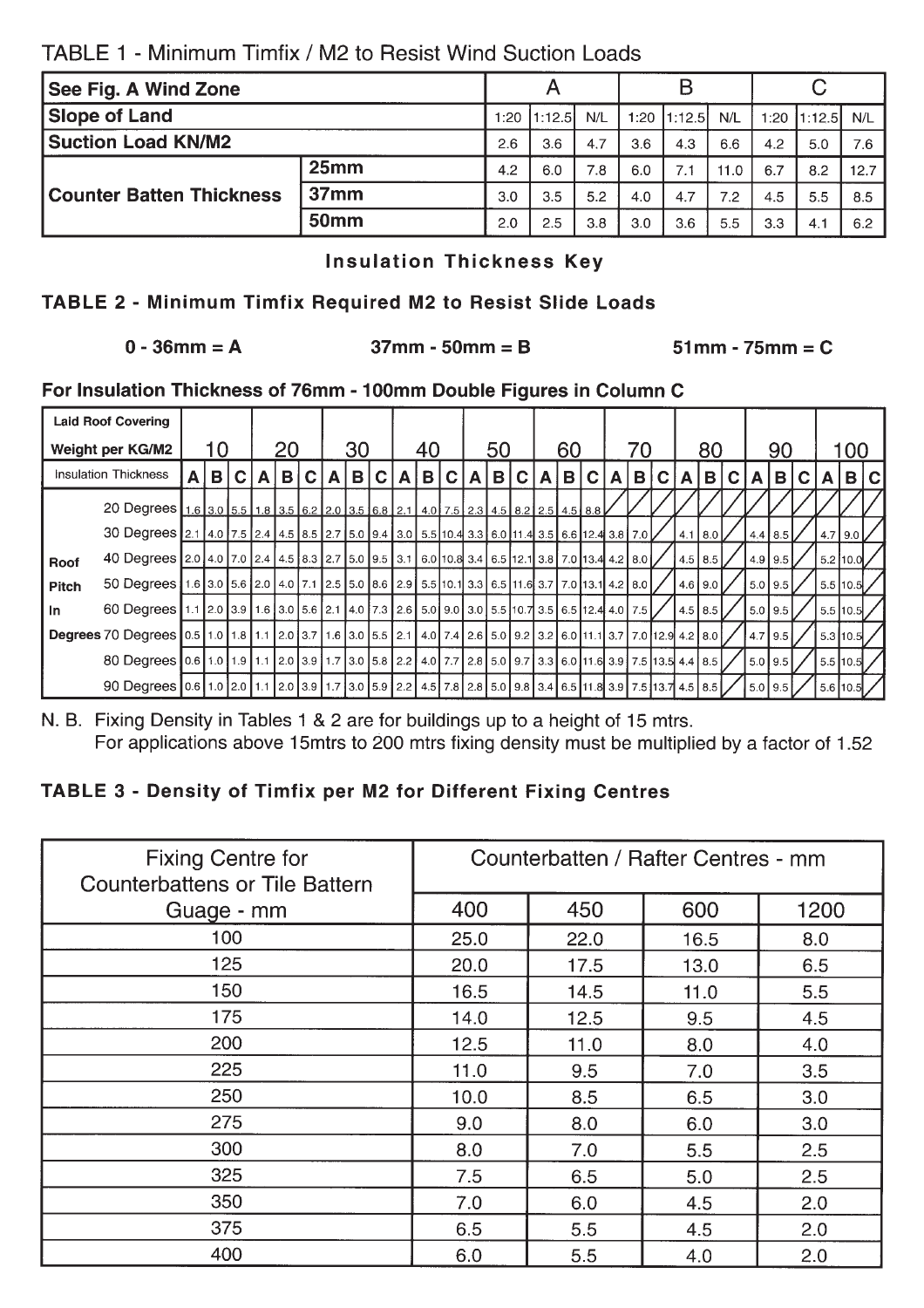# S1 Topography Factor's

Topography factor's allow for the influence of landforms like land slopes, hills, and cliffs, which will have an increased, affected on wind speeds expected on any site within a 1000 metres radius.

# Level to  $1:20$



# 1:20 to  $12.5$



# $12.5$  to No Limit

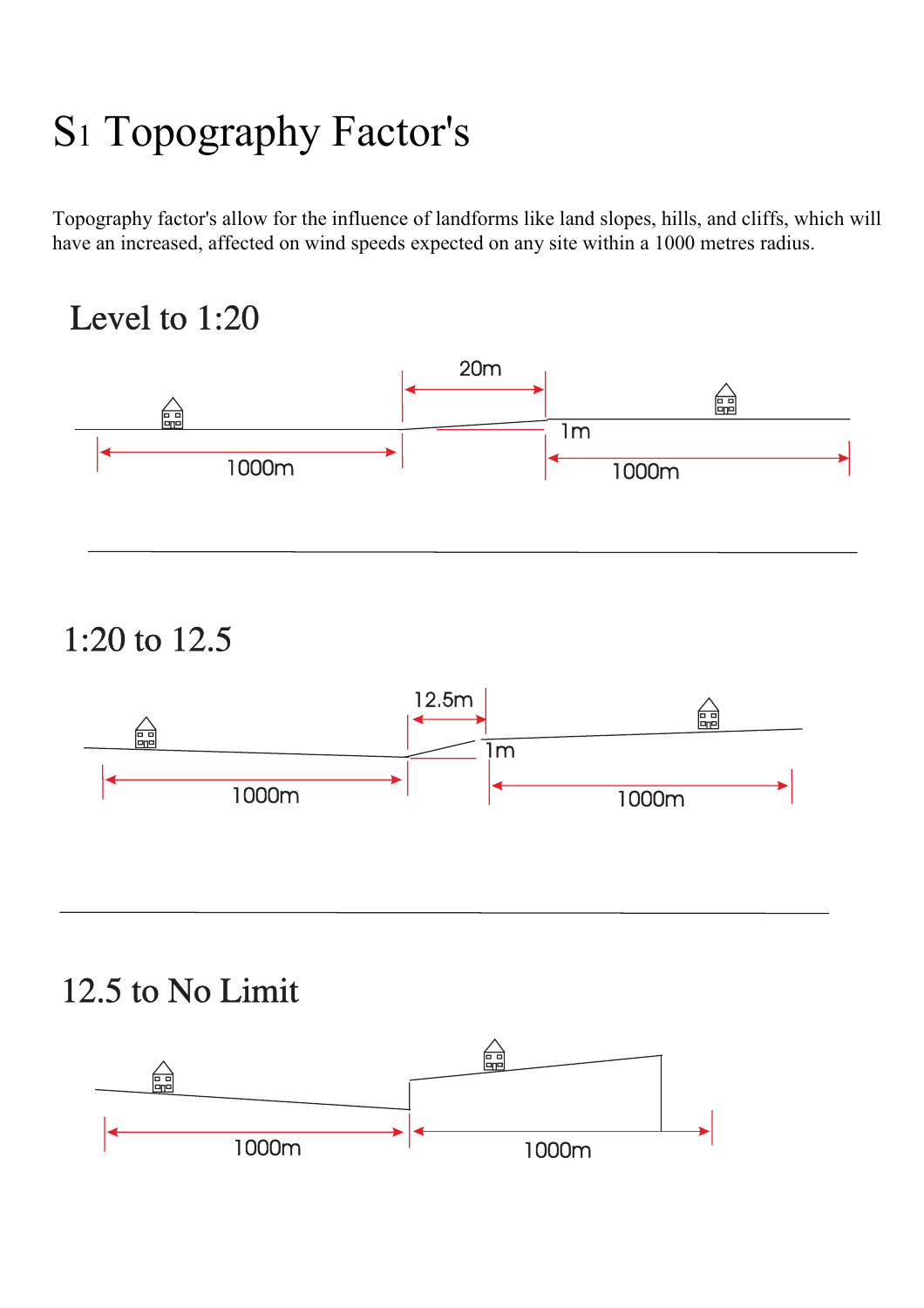# Tim-fix Specification Request form

| 1, Wind Zone Selection                                                                                |              |
|-------------------------------------------------------------------------------------------------------|--------------|
| $B=52m/s$<br>$C = 56m/s$<br>$A=44m/s$                                                                 |              |
| 2, Topography Selection S1<br>1:20 to 1:12.5<br>Level to $1:20$<br>1:5 to No $\lim_{t \to \infty}$    |              |
| <b>3, Counter Batten Thickness:</b><br>mm                                                             |              |
| <b>4, Insulation Thickness</b><br>mm                                                                  |              |
| 5, Any other material being laid<br>Thickness<br>on top of the rafters: Type of material              | mm           |
| Soft wood<br>Hardwood<br><b>Rafter Centres</b><br>6, Rafter                                           | mm           |
| <u>7, Length of longest rafter:</u><br>metres (Lay additional stop rail at mid span if over 8m)       |              |
| M2<br>8, Total Roof Area                                                                              |              |
| 9, Pitch of roof:<br>degrees                                                                          |              |
| KG/M2<br>10, Weight of roof covering in KG per metre square :                                         |              |
| Under 15 MTRS<br>Over 15 MTRS<br>11, Height of roof from ground level:                                |              |
| Your Fax Number<br>Company & contact name                                                             |              |
| <b>Return Information</b>                                                                             |              |
| Length of Tim-fix<br>Quantity<br>Fixing centres                                                       |              |
| Fix every<br>mm                                                                                       | mm up rafter |
| Fit stop rail at                                                                                      |              |
| Eaves Level Only<br>Eaves Level and at mid span                                                       |              |
| These measures are to assist the fixings in resisting sliding load. You must install a securely fixed |              |

structural stop rail along the eaves of the roof and use metal straps to fix the counter battens together over the ridge of the roof. Strap the counter battens together if more than one piece is needed along a rafter. The stop batten/rail should be equal to the full height of the counter battens.

FAX BACK ON 023 9229 8445 OR EMAIL [tech@wallfast.co.uk](mailto:tech@wallfast.co.uk)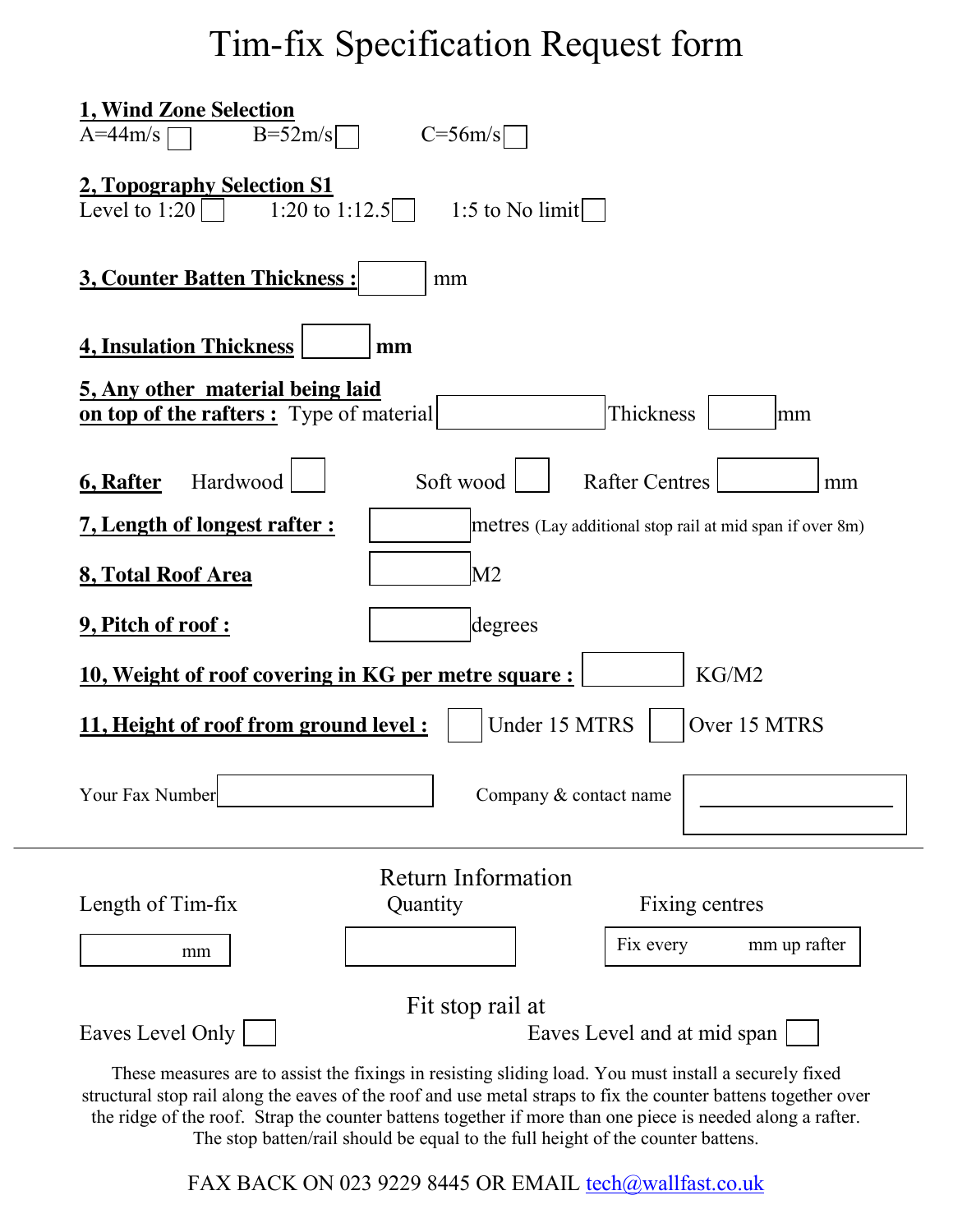